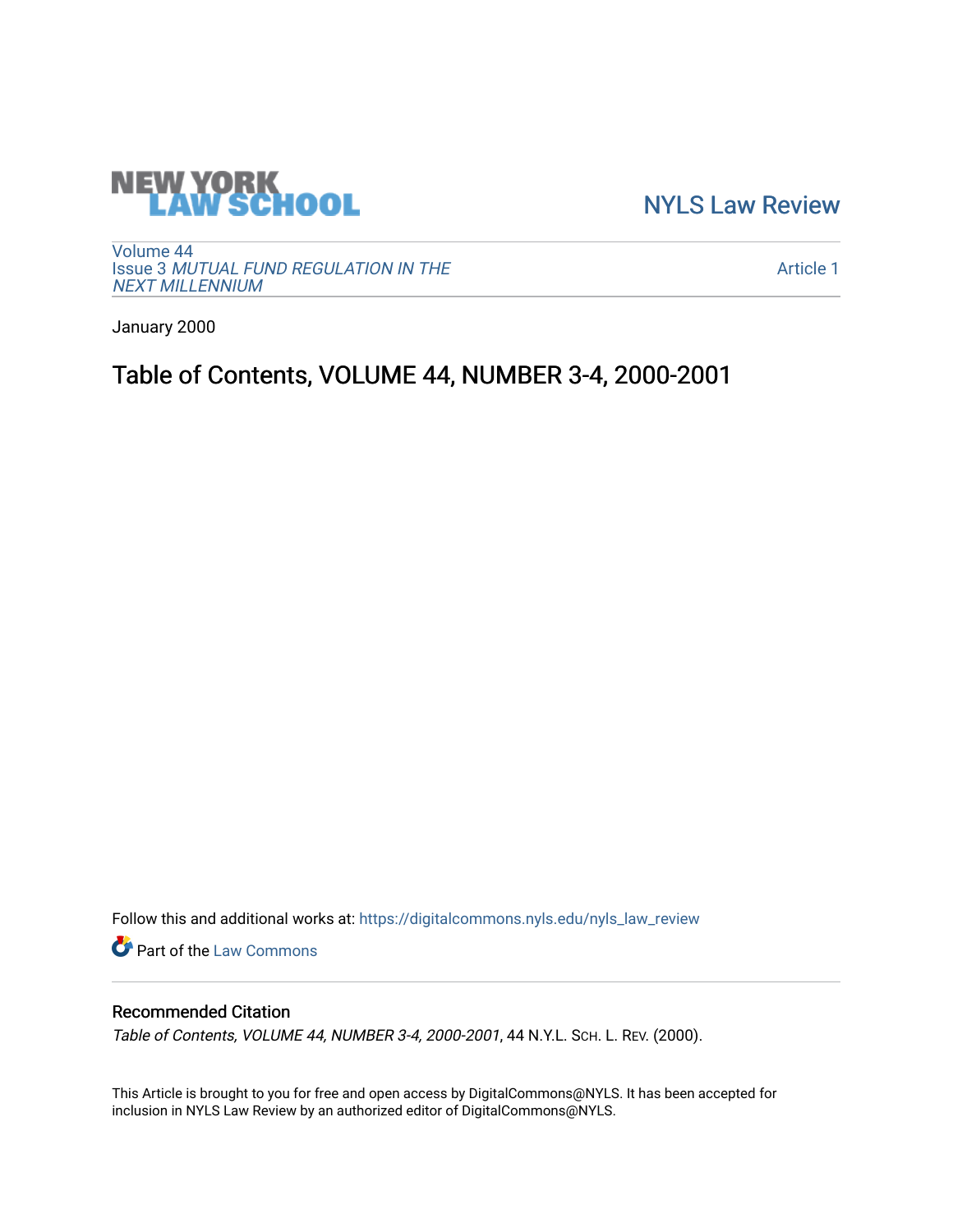# **NEW YORK LAW SCHOOL LAW REVIEW**

© Copyright 2000 *New York Law School Law Review*

| VOLUME 44 | NUMBER 3-4 | 2000-2001 |
|-----------|------------|-----------|
|           |            |           |

### **CONTENTS**

#### **MUTUAL FuND REGULATION IN THE NEXT MILLENNIUM**

#### **SYMPOSIUM PANELS**

INTRODUCTION

I. FUND GOVERNANCE *Jeffrey J. Haas, Steven R. Howard, Mark N. Jacobs,* 431 *Mark A. Sargent, Victoria E. Schonfeld*

#### II. DISCLOSURE

- *Matthew A. Chambers, Jeffrey J. Haas,* 463 *Catherine L. Heron, Edward S. Rosenbaum, Mark A. Sargent, Jason Zweig*
- III. INVESTOR PRIVACY *Larry D. Barnett, Ronald M. Feiman, Jeffrey J. Haas,* 487 *Pauline C. Scalvino, Jason Zweig*
- IV. CLOSED-END FUNDS *Larry D. Barnett, Edmund P. Bergan, Jr.,* 509 *Ronald M. Feiman, Jeffrey J. Haas, Karrie McMillan*

#### **SYMPOsiUM ARTICLES**

MUTUAL **FUNDS** AND THE PROTECTION OF SHAREHOLDER **ACCOUNTS** 

*Larry D. Barnett* 521

*Jeffrey J. Haas* 429